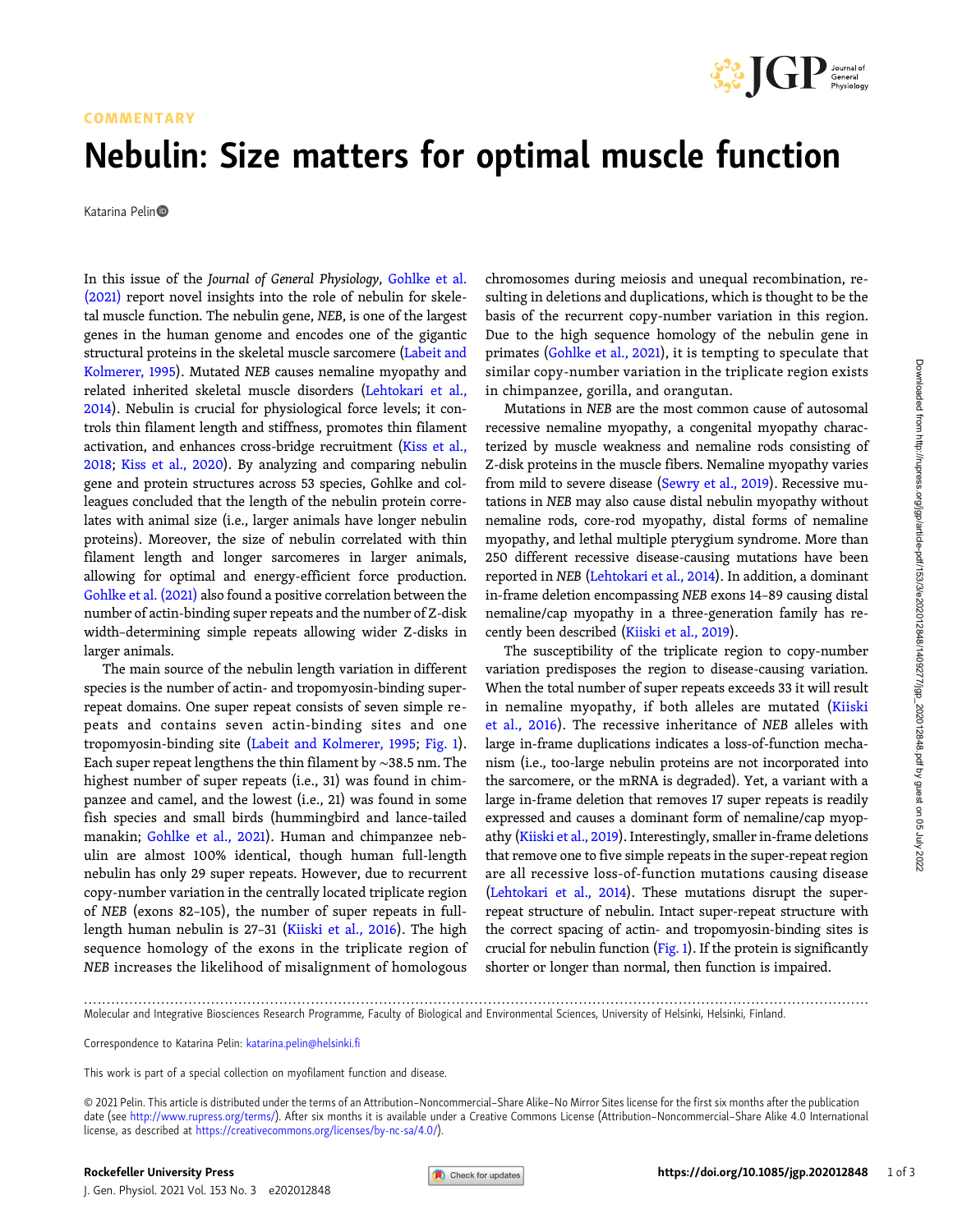# GP

<span id="page-1-0"></span>

Figure 1. A schematic presentation of the nebulin protein and some of its known protein interaction partners. The upper part of the figure shows the domain structure of nebulin. M1-M8 are the N-terminal simple repeats that are preceded by a unique N-terminal domain. Tropomodulin (Tmod) binds to nebulin at the N terminus. S1R1–S1R7 is the first super repeat (S1) and S22R1–S22R7 is the last super repeat (S22), and each super repeat consists of seven simple repeats (R1–R7). M163–M176 are C-terminal simple repeats, and M177–M185 are Z-repeats. Desmin binds nebulin at the C-terminal simple repeats. The C terminus consists of a serine-rich domain (Ser) and an SH3 domain. Titin, myopalladin, CapZ, and N-WASP interact with nebulin inside the Z-disk. The lower part of the figure shows a detailed view of one super repeat (S18) and the binding sites for actin and tropomyosin. Each super repeat binds seven actin monomers and one tropomyosin dimer. The binding site for tropomyosin is in the third simple repeat in all the super repeats. The numbering of the super repeats and simple repeats is based on the data in Figs. 2 and 7 by [Labeit and Kolmerer \(1995\).](#page-2-0)

The results by [Gohlke et al. \(2021\)](#page-2-0) suggest that there are limits for optimal nebulin size within a species, but some variation is tolerated. Mouse models developed by [Kiss et al. \(2020\)](#page-2-0) support this notion. Homozygous mice with a deletion of super repeats 9–11 or a duplication of the same super repeats developed normally and were indistinguishable from wild-type mice. Furthermore, mice compound heterozygous for the deletion as well as the duplication expressed both length variants of nebulin and were phenotypically normal ([Kiss et al., 2020\)](#page-2-0). However, it may be important which of the super repeats that are deleted or duplicated. [Laitila et al. \(2019\)](#page-2-0) reported significantly stronger actin-binding capacity of the super repeats located in the beginning or at the end of the super-repeat region. [Gohlke](#page-2-0) [et al. \(2021\)](#page-2-0) show that the super-repeat expansion during evolution has preferentially occurred in the central part of nebulin. Therefore, copy-number variation involving centrally located super repeats may be better tolerated than deletion or duplications of super repeats at the ends.

NEB exons 63–66, encoding super repeat 12 in human, are either included in or excluded from NEB transcripts [\(Donner](#page-2-0) [et al., 2004\)](#page-2-0). Both transcript variants seem to be equally expressed in different muscle types, suggesting the presence of nebulin proteins that differ in length by one super repeat within one muscle type in human [\(Laitila et al., 2012](#page-2-0)). This was also the case with the compound heterozygous mice described by [Kiss](#page-2-0) [et al. \(2020\)](#page-2-0); both length variants of nebulin were readily incorporated into the sarcomeres.

[Donner et al. \(2004\)](#page-2-0) reported alternative splicing of NEB exons 82–105 (i.e., exon 81 spliced to exon 106), but [Laitila et al.](#page-2-0) [\(2012\)](#page-2-0) could not confirm the results in a more extensive study. Exons 82–105 encode six super repeats, which would be missing from an alternatively spliced isoform. The results reported by [Gohlke et al. \(2021\)](#page-2-0) underscore the importance of nebulin length within a species. Therefore, it seems unlikely

that removing six super repeats is compatible with a fully functional nebulin.

Extensive alternative splicing occurs in the 3' end of NEB that encodes the C-terminal simple repeat domains that anchor nebulin into the Z-disk ([Donner et al., 2004;](#page-2-0) [Laitila et al., 2012;](#page-2-0) [Millevoi et al., 1998\)](#page-2-0). In humans, NEB exons 167–177 are spliced independently of each other, resulting in a large number of nebulin isoforms with different combinations and numbers of Z-repeats within one muscle type ([Donner et al., 2004](#page-2-0); [Laitila](#page-2-0) [et al., 2012](#page-2-0)). Similar size variation in this nebulin region has also been observed in rabbit and mouse [\(Kiss et al., 2020;](#page-2-0) [Donner](#page-2-0) [et al., 2004;](#page-2-0) [Millevoi et al., 1998](#page-2-0)).

Z-disk width varies in different fiber types. Slow muscle fibers have wider Z-disks and express more nebulin Z-repeats than fast muscle fibers ([Kiss et al., 2020;](#page-2-0) [Millevoi et al., 1998\)](#page-2-0). [Gohlke et al. \(2021\)](#page-2-0) propose that having a large number of nebulin Z-repeats with more interaction sites for nebulin and Z-disk components in wide Z-disks allow the stable anchoring of the thin filament into the Z-disks during the long-lasting contractions of slow muscle fibers. Loss-of-function mutations in the Z-repeat encoding exons are common in patients with all forms of nemaline myopathy, ranging from mild to severe phenotypes. Loss-of function mutations in alternatively spliced exons are expected to reduce the nebulin isoform diversity in skeletal muscle ([Lehtokari et al., 2014](#page-2-0)).

An interesting result that emerged from Gohlke and colleagues' analysis, namely the extraordinary conservation of the last three simple repeat domains encoded by nebulin exons 178–180 across species. No specific function has been ascribed to these domains, but they should be the focus of future research. No disease-causing mutations have been reported in NEB exons 178 and 179, but frameshift and nonsense mutations in exon 180 cause severe or intermediate forms of nemaline myopathy [\(Lehtokari et al., 2014\)](#page-2-0).